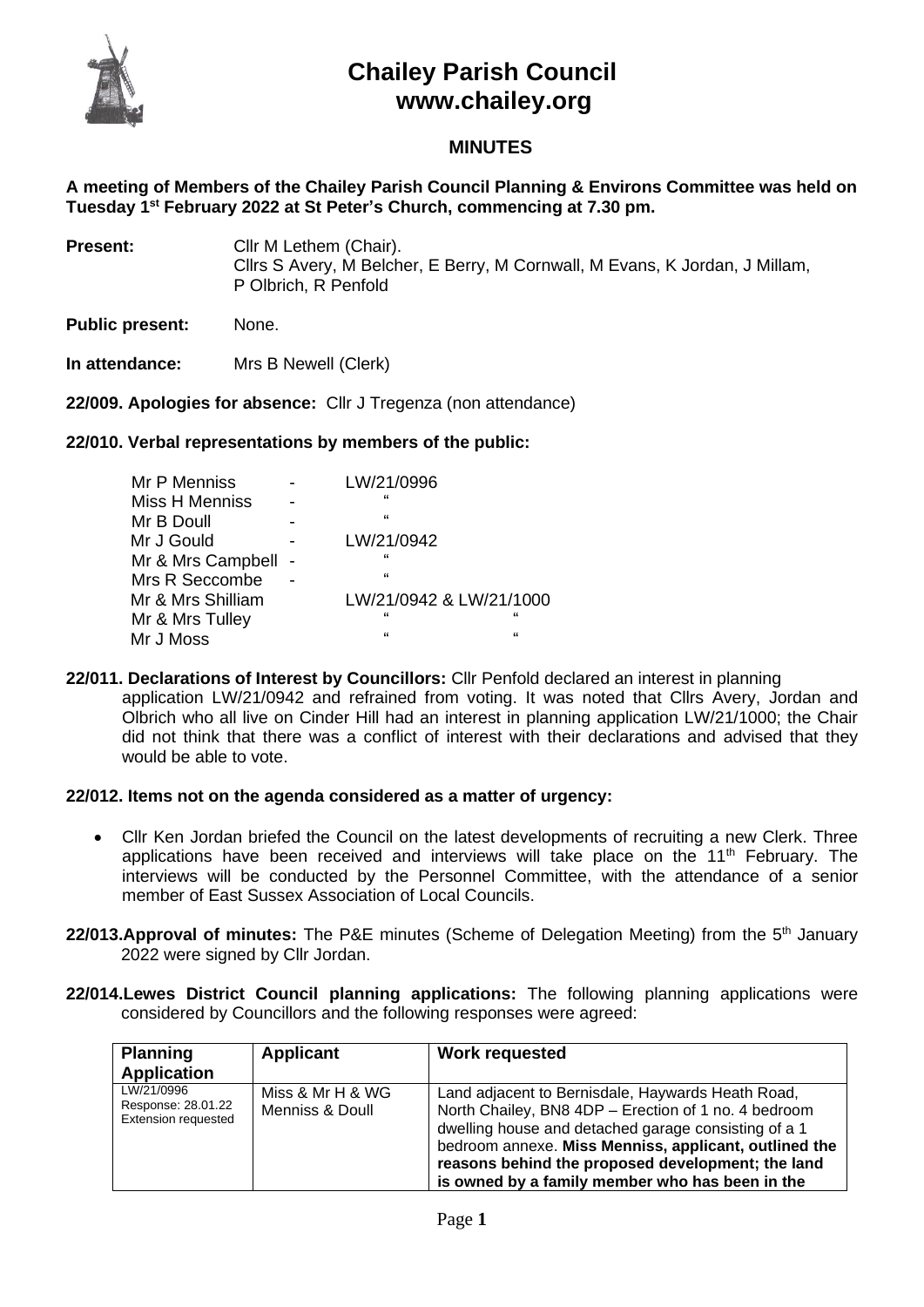|                                                                |                                                                              | village for many years. Miss Menniss, who was born<br>and brought up in Chailey, but now lives outside,<br>would like to return home and to help support her<br>family. She felt that the design of the development is<br>sustainable and fits in with the area. CPC, after debate<br>decided to make no comment on this application.<br>Proposed by Cllr Jordan, seconded by Cllr Avery, six<br>in favour, one against, three abstentions. Motion<br>carried.              |
|----------------------------------------------------------------|------------------------------------------------------------------------------|-----------------------------------------------------------------------------------------------------------------------------------------------------------------------------------------------------------------------------------------------------------------------------------------------------------------------------------------------------------------------------------------------------------------------------------------------------------------------------|
| LW/21/0990<br>Response: 11.02.22                               | 2 St James Walk,<br>Chailey                                                  | Single storey side extension with pitched roof, 4 no. roof<br>lights and 2 no. windows and 1 no. patio door on rear<br>elevation. Cllr Olbrich proposed to support the<br>application. Seconded by Cllr Cornwall. All in favour.<br><b>Motion carried.</b>                                                                                                                                                                                                                  |
| LW/21/0878<br>Response: 18.02.22                               | Thelkenber, Green<br>Lane, Chailey                                           | Demolition of bungalow and erection of 4 no. dwelling<br>house for Mackellar Schwerdt Architects CIIr Avery<br>proposed to support this application, seconded by<br>Cllr Evans. Six in favour, four against. Motion carried.<br>To note, if this application is approved by LDC, then<br>CPC would ask that consideration is given to those<br>residents living nearby so that the level of disruption<br>when building starts is kept as much as possible to a<br>minimum. |
| LW/21/0942<br>Response: 23.01.22<br>Extension requested.       | <b>Brookworth Homes Ltd</b>                                                  | Land south of Camelia Cottage, Station Road, North<br>Chailey. Erection of 7 no. dwelling houses for Brookworth<br>Homes Ltd. Cllr Jordan proposed to object to this<br>application. Seconded by Cllr Berry. All in favour.<br>Please see reasons below for objections.                                                                                                                                                                                                     |
| LW/21/1000<br>Response: 02.02.22<br><b>Extension requested</b> | Reside Developments,<br>Dorking                                              | Land west of Oxbottom Lane, Newick. Redevelopment of<br>the site to provide 21 residential dwellings along with<br>parking, open space and all necessary infrastructure. Clir<br>Berry proposed to object to this application.<br>Seconded by Cllr Cornwall. All in favour. Please see<br>reasons below for objections.                                                                                                                                                     |
| TW/21/0082/TPO                                                 | St Helen's Chapel<br>Community Centre,<br>New Heritage Way,<br>North Chailey | Tree work application - tree preservation Order No. 10<br>(1995) CPC are happy to support this application so<br>long as the tree officer is satisfied with the intended<br>works to be carried out.                                                                                                                                                                                                                                                                        |

## • **LW/21/0942**

## **Drainage:**

There is a major issue with surface water drainage; the drainage assessment submitted for the application contains worrying flaws. There is an established and long running history of run-off from an adjacent development site (Upper Station Gardens) which has resulted in saturation and flooding to land south of the proposed development.

The assessment rests on the assumption that surface water can be discharged on to adjoining land. This will make the situation of saturation worse and is unacceptable. Soil surface testing "carried out at the next stage" as indicated in the submission report is astonishing as this is a major and fundamental issue and needs to be put in order well before a next stage. The report also says that on the adjoining site, the water levels in two tests rose in two hours therefore testing had to be abandoned. The report goes on to say that the soil may be sufficiently porous, but the presence of a ditch and the test results on a neighbouring site makes the probability low. The alternative route of discharging into the ditch is "attractive" at this stage. The topographic survey says that the ditch is untraceable but notes a private ditch on neighbouring land. A surface water drawing shows the surface water outflow terminating effectively onto adjoining land which is not acceptable. The application does not contain a sustainable strategy of discharging surface water into a public drain or water course without run off onto neighbouring land. Evidence for an impregnable drainage system should be provided now which it has failed to do. The same problem occurred with the adjacent development of Upper Station Gardens which resulted in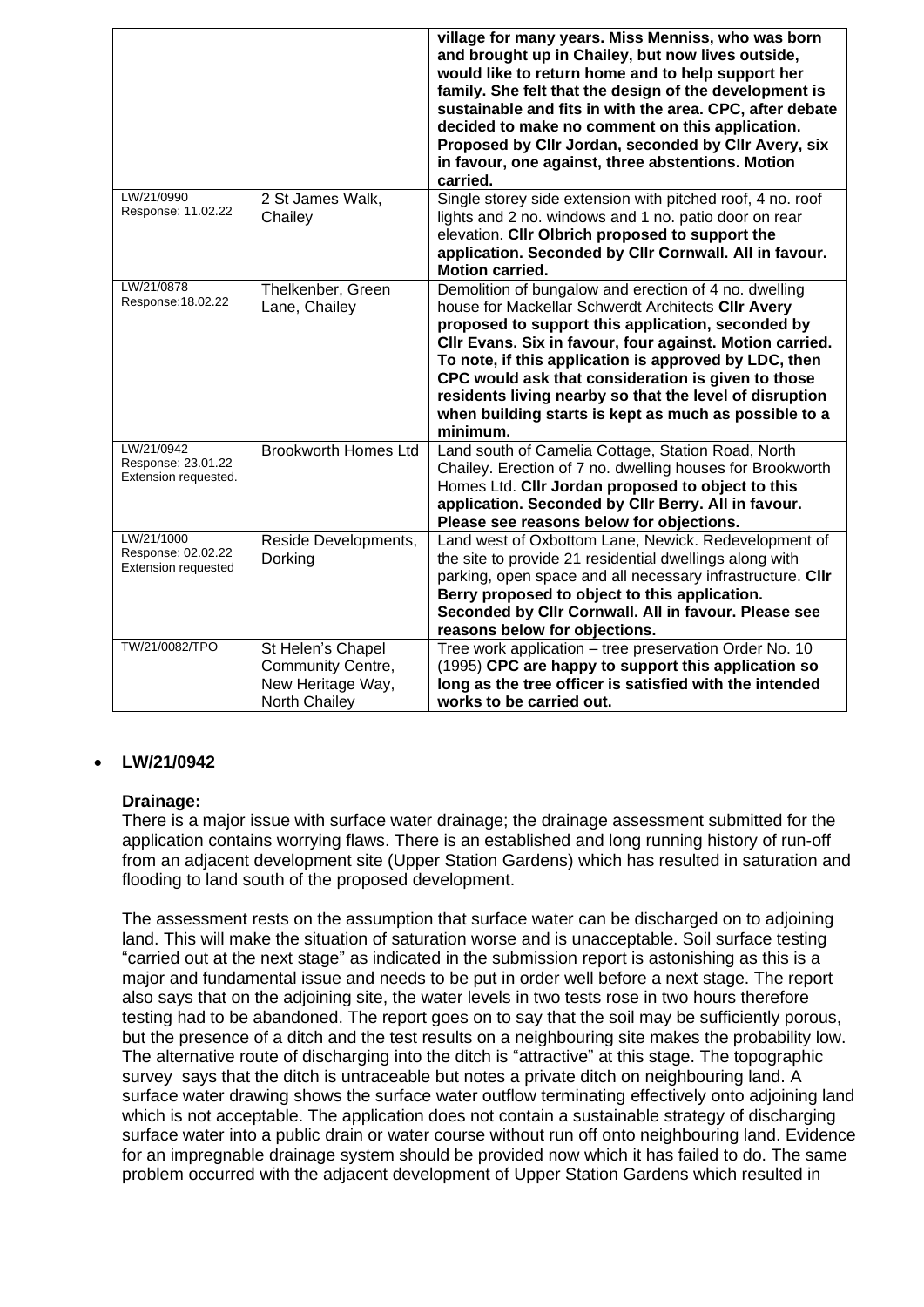destructive consequences for residents south of the development that remain unsolved to this day.

If planning consent is given, then the drainage problems that are already there will get worse. It needs to go through the public drainage system. Unfortunately, there is no public drainage system. The ditches that the applicant refers to are field ditches, the drainage through gardens are standard land drains, most of which are of the old clay typ. They are not sealed and most likely filled with silt, therefore, the water does not go anywhere apart from ditches dug on private land. Highways have said that this is not an issue, but CPC and residents feel the exact opposite.

Southern Water have put in two new pumps which work to capacity. If more water enters the pumping station, then the pumps will fail, which will cause an outpour of sewage to those living on the southern side of Lower Station Road, creating a public health issue.

#### The drainage system needs major review before any development can be sanctioned.

To note, should LDC and other authorities require evidence of the existing problems with drainage that have occurred after the Upper Station Gardens development, then we will be happy to provide.

#### **Light & Overshadowing:**

The development will have a massive impact on those houses to the west in Great Rough. Properties will be overshadowed. Diagrams professionally drawn up by residents living in Great Rough show that their back gardens and rear elevations from September to March will be overshadowed - this goes against the Neighbourhood Plan. The applicant has not provided a full daylight and sunlight analysis – and should be asked to do so.

There will also be overlooking; one building will have a roof terrace, there are two triple garages that will have external staircases with platforms and five houses with Juliette balconies. Some properties situated in Great Rough are on terraced land, therefore one of the properties, as an example, will be looking out at one of the triple garages which will be over 8 metres tall, cutting out light and outlook.

## **Interim Policy Statement on Housing Delivery:**

Issued by LDC as guidance to development sites outside the planning boundary; this gives criteria on which sites can be assessed on. Many aspects of the proposed development do not satisfy the criteria (such as biodiversity and building on green space) to which LDC, as the providers of the Policy are asked to reflect upon when making their decision on this application.

The overall layout, the over development and the size of the properties are unacceptable. This type of housing is not needed in the village; it is not appropriate, and not affordable.

#### **Tree Clearance:**

CPC and many residents consider the initial clearing of the trees on the site as rather "underhand". No prior warning was given and it is plain to see that land has been cleared before planning permission has been given. This does not give the Parish Council confidence in the credence of the Developer.

#### **Erosion of the gap between Newick and Chailey:**

As with the Chagley development, the gap between the villages of Newick and Chailey will disappear. Both parishes do not wish to see a coalescence of the two villages.

## • **LW/21/1000**

#### **Access on to Oxbottom Lane:**

Oxbottom Lane is already a busy road, and the impact of extra traffic on Oxbottom Lane, Cinder Hill and the A272 will exacerbate the infrastructure problem further. The only way of managing extra traffic is to widen both Oxbottom Lane and Cinder Hill which would do boundless ecological damage and spoil the character of the lane.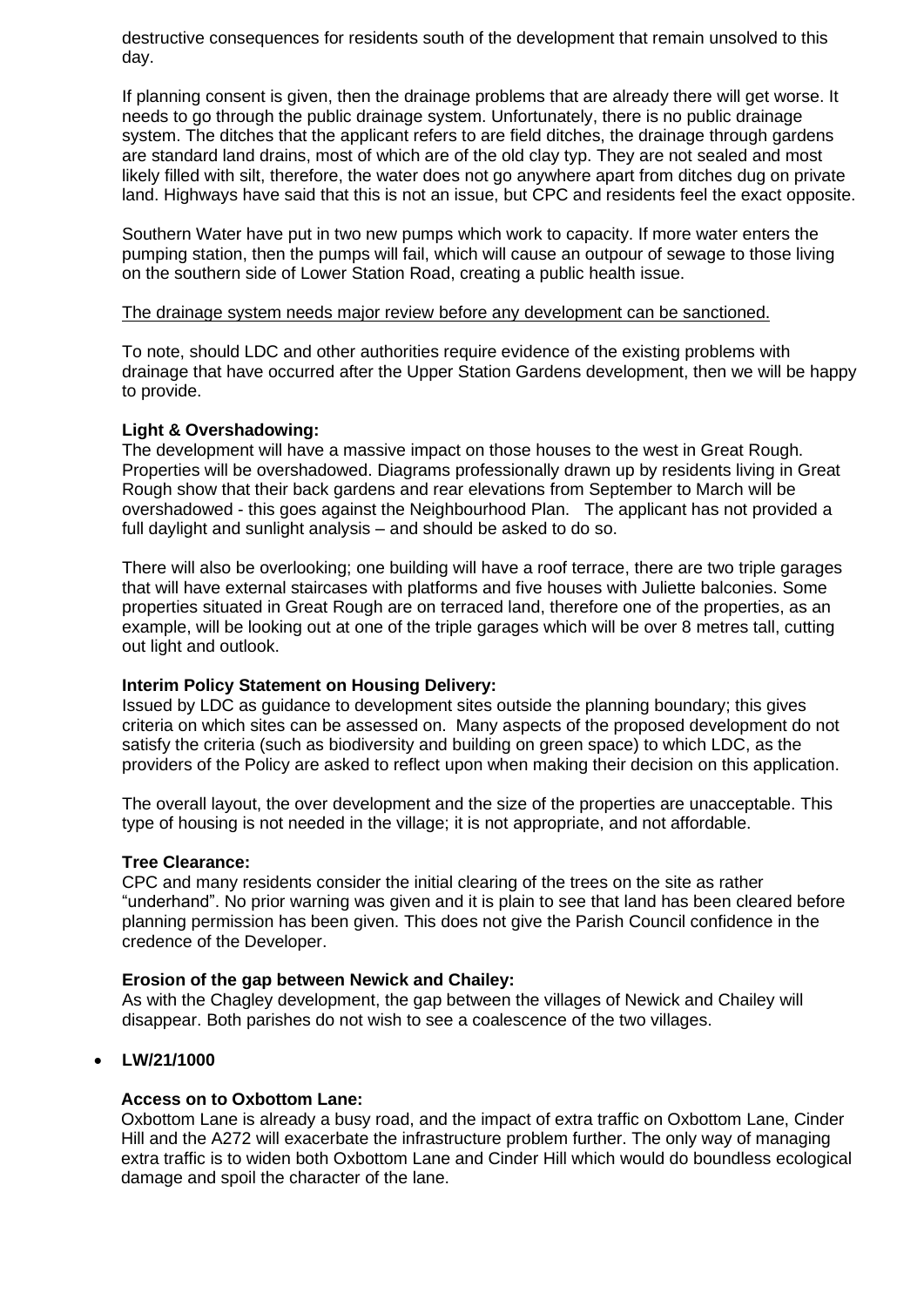## **Drainage:**

CPC stand by the same response they submitted to the Public Consultation, and that is that there is a risk of serious flooding on the site and to surrounding areas that would become even more damaged if a greater area was concreted over. The example of Upper Station Gardens has been mentioned in the previous application, and the same example is relevant with this application. CPC reiterate that the whole drainage system needs to be reviewed before any application is accepted.

To note, residents living near to the proposed development site have had to clear the culvert themselves that goes under the road at Lower Station Road – ESCC have never shown any interest nor accepted any responsibility in clearing and maintaining. CPC will draw Cllr Matthew Milligan's attention to this matter and ask him to interject with Highways.

#### **Erosion of the gap between Newick and Chailey:**

The gap between the distinct villages of Chailey and Newick would disappear, and to repeat, neither parish wish to see a coalescence of the two villages, specifically mentioned in national as well as local planning policies as undesirable and not intended.

The Appeal decision for a nearby site in Oxbottom Lane (May 2018) found that the "*appeal site is outside of any built-up area boundary as defined in the Local Plan and is, in policy terms, in the countryside, falling between the villages of North Chailey and Newick"*

This development (and LW/21/0942) associate themselves with Newick, however neither are building any community infrastructure. No extra school provision has been provided in the plans. Newick Primary School is already oversubscribed

|  |  | 22/015. To note Lewes District Council's planning decisions and the results of appeals: |  |  |  |
|--|--|-----------------------------------------------------------------------------------------|--|--|--|
|  |  |                                                                                         |  |  |  |

| <b>Planning</b>    | <b>Applicant</b>                                                     | <b>Work requested</b>                                                                                                                                                                                                                                                                                                      | <b>CPC</b>                                                                                                                                                               | <b>LDC</b> |
|--------------------|----------------------------------------------------------------------|----------------------------------------------------------------------------------------------------------------------------------------------------------------------------------------------------------------------------------------------------------------------------------------------------------------------------|--------------------------------------------------------------------------------------------------------------------------------------------------------------------------|------------|
| <b>Application</b> |                                                                      |                                                                                                                                                                                                                                                                                                                            | decision                                                                                                                                                                 | decision   |
| LW21/0066          | Bluebell Railway,<br><b>Sheffield Park</b><br><b>Railway Station</b> | To add a 7 1/4 " scale<br>miniature railway to the<br>existing heritage station site,<br>parallel to motor vehicle<br>driveway. To erect security<br>gates at main motor driveway<br>entrance to east of site to be<br>locked in open position at all<br>times of operation but<br>affording site security out of<br>hours | Support.<br>P&E Sept 2021                                                                                                                                                | Approve    |
| LW/21/0608         | East Ades, Cinder<br>Hill, Chailey                                   | Erection of a single storey<br>side extension, internal<br>alterations                                                                                                                                                                                                                                                     | Support<br>P&E October 2021                                                                                                                                              | Approve    |
| LW/21/0889         | 3 Longhurst<br>Cottages, Haywards<br>Heath Road, North<br>Chailey    | Demolition of existing rear<br>conservatory and erection of<br>single storey extension to<br>rear, removal of existing roof<br>lights and erection 2no<br>dormers to front and rear.                                                                                                                                       | Support.<br>P&E January 2022.<br>CPC noted that new<br>extension extends<br>right to edge of the<br>boundary and would<br>like to see a 1m gap<br>between the properties | Approve    |
| LW/21/0907         | Foxglove Cottage,<br>Green Lane, Chailey                             | Removal of tile cladding from<br>all elevations and<br>replacement<br>weatherboarding.                                                                                                                                                                                                                                     | Support<br>P&E January 2022                                                                                                                                              | Approve    |
| LW/21/0921         | Birchlea, Haywards<br>Heath Road, North<br>Chailey                   | Removal of single storey<br>garage and replacement two<br>storey garage with 2no high<br>level windows to the rear, 2<br>no west facing front dormers                                                                                                                                                                      | Support<br>P&E January 2022<br>CPC suggested that a<br>condition is applied so<br>that new garage does                                                                   | Approve    |